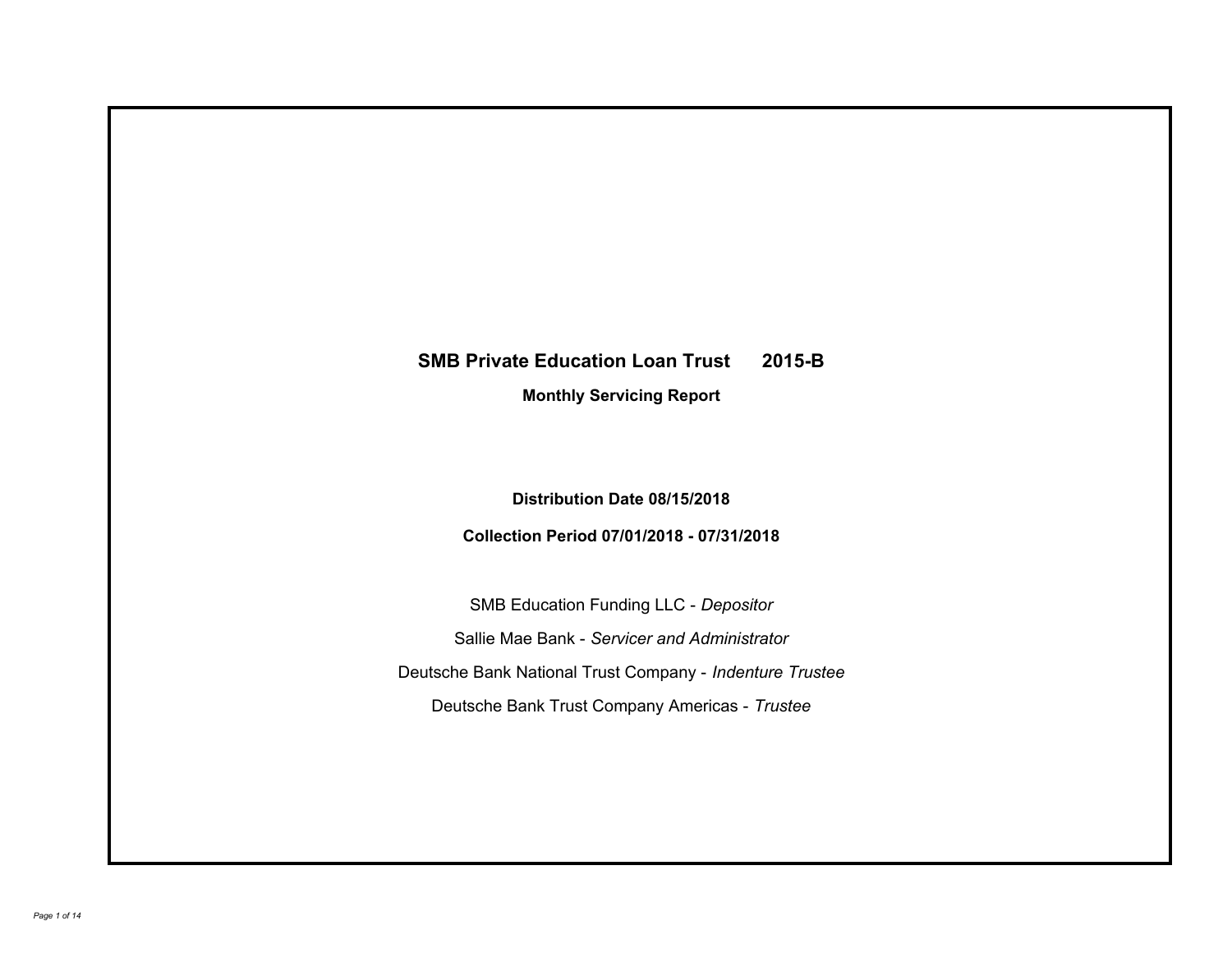|  | <b>Deal Parameters</b> |  |
|--|------------------------|--|
|  |                        |  |
|  |                        |  |

A

| <b>Student Loan Portfolio Characteristics</b>                  | <b>Settlement Date</b><br>07/30/2015 | 06/30/2018                        | 07/31/2018                        |
|----------------------------------------------------------------|--------------------------------------|-----------------------------------|-----------------------------------|
| <b>Principal Balance</b><br>Interest to be Capitalized Balance | \$700,964,388.29<br>42,430,107.89    | \$490,582,605.10<br>26,618,612.93 | \$483,379,406.97<br>25,304,859.72 |
| Pool Balance                                                   | \$743,394,496.18                     | \$517,201,218.03                  | \$508,684,266.69                  |
| Weighted Average Coupon (WAC)                                  |                                      |                                   |                                   |
| WAC1 (Contractual Interest Rate on the Loan)                   | 8.20%                                | 9.35%                             | 9.33%                             |
| WAC2 (Average of Applicable Interest Rate)                     | 8.18%                                | 9.29%                             | 9.27%                             |
| WAC3 (Average of Actual Interest Rate)                         | 8.13%                                | 9.21%                             | 9.19%                             |
| Weighted Average Remaining Term                                | 128.84                               | 119.87                            | 120.01                            |
| Number of Loans                                                | 63,899                               | 45,506                            | 44,883                            |
| Number of Borrowers                                            | 43,918                               | 31,308                            | 30,894                            |
| Pool Factor                                                    |                                      | 0.695729146                       | 0.684272307                       |
| Since Issued Total Constant Prepayment Rate (1)                |                                      | 8.33%                             | 8.39%                             |

| <b>Debt Securities</b> | <b>Cusip/Isin</b> | 07/16/2018       | 08/15/2018       |
|------------------------|-------------------|------------------|------------------|
| A <sub>2</sub> A       | 78448QAB4         | \$147,772,495.40 | \$143,713,352.63 |
| A2B                    | 78448QAC2         | \$69,268,357.22  | \$67,365,634.05  |
| A3                     | 78448QAD0         | \$75,000,000.00  | \$75,000,000.00  |
|                        | 78448QAE8         | \$70,000,000.00  | \$70,000,000.00  |
|                        | 78448QAF5         | \$50,000,000.00  | \$50,000,000.00  |

| $\sim$<br>◡ | <b>Certificates</b> | Cusip/Isin | 07/16/2018   | 08/15/2018   |
|-------------|---------------------|------------|--------------|--------------|
|             | Residual            | 78448Q108  | \$100,000.00 | \$100,000.00 |

| D  | <b>Account Balances</b>          | 07/16/2018     | 08/15/2018     |
|----|----------------------------------|----------------|----------------|
|    | Reserve Account Balance          | \$1,896,081.00 | \$1,896,081.00 |
|    |                                  |                |                |
| E. | <b>Asset / Liability</b>         | 07/16/2018     | 08/15/2018     |
|    |                                  |                |                |
|    | Overcollateralization Percentage | 20.33%         | 20.17%         |

(1) Since Issued Total CPR calculations found in monthly servicing reports issued on or prior to September 15, 2015 originally included loans that were removed from the pool by the sponsor because they became ineligible for the pool between the cut-off date and settlement date. On October 5, 2015, Since Issued Total CPR calculations were revised to exclude these loans and all prior monthly servicing reports were restated. For additional information, see 'Since Issued CPR Methodology' found on page 11 of this report.

Actual Overcollateralization Amount \$105,160,365.41

\$102,605,280.01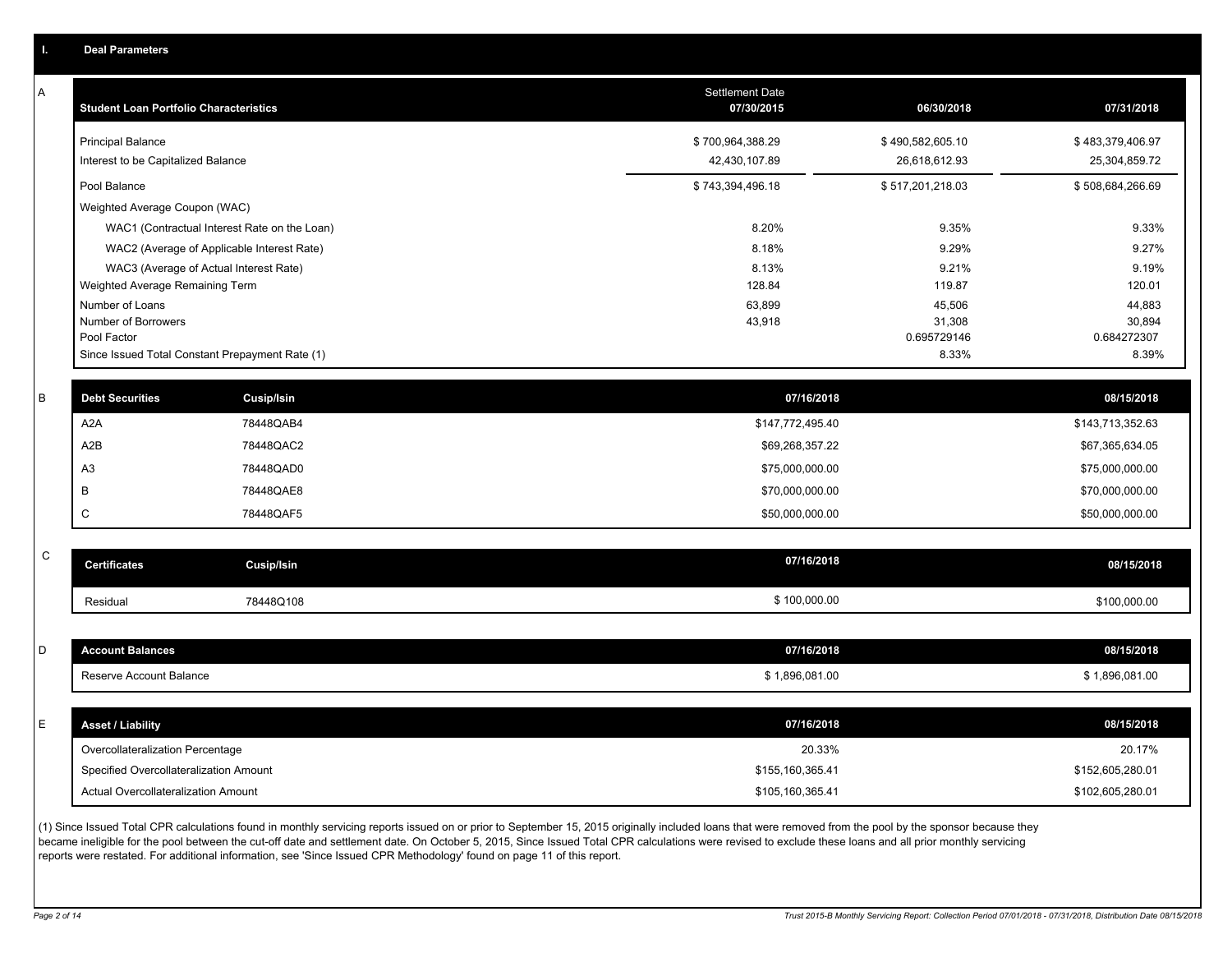| A | <b>Student Loan Principal Receipts</b>                           |                 |
|---|------------------------------------------------------------------|-----------------|
|   | <b>Borrower Principal</b>                                        | 8,865,275.80    |
|   | <b>Consolidation Activity Principal</b>                          | 0.00            |
|   | Seller Principal Reimbursement                                   | 0.00            |
|   | Servicer Principal Reimbursement                                 | 0.00            |
|   | Delinquent Principal Purchases by Servicer                       | 0.00            |
|   | <b>Other Principal Deposits</b>                                  | 118,004.00      |
|   | <b>Total Principal Receipts</b>                                  | \$8,983,279.80  |
| В | <b>Student Loan Interest Receipts</b>                            |                 |
|   | Borrower Interest                                                | 2,689,097.80    |
|   | <b>Consolidation Activity Interest</b>                           | 0.00            |
|   | Seller Interest Reimbursement                                    | 0.00            |
|   | Servicer Interest Reimbursement                                  | 0.00            |
|   | Delinquent Interest Purchases by Servicer                        | 0.00            |
|   | <b>Other Interest Deposits</b>                                   | 4,921.69        |
|   | <b>Total Interest Receipts</b>                                   | \$2,694,019.49  |
|   |                                                                  |                 |
| С | <b>Recoveries on Realized Losses</b>                             | \$99,314.29     |
| D | <b>Investment Income</b>                                         | \$20,065.46     |
| Е | <b>Funds Borrowed from Next Collection Period</b>                | \$0.00          |
| F | <b>Funds Repaid from Prior Collection Period</b>                 | \$0.00          |
| G | Loan Sale or Purchase Proceeds                                   | \$0.00          |
| н | Initial Deposits to Distribution Account                         | \$0.00          |
|   | <b>Excess Transferred from Other Accounts</b>                    | \$0.00          |
| J | <b>Borrower Benefit Reimbursements</b>                           | \$0.00          |
| Κ | <b>Other Deposits</b>                                            | \$0.00          |
| Г | <b>Other Fees Collected</b>                                      | \$0.00          |
| М | <b>AVAILABLE FUNDS</b>                                           | \$11,796,679.04 |
| N | Non-Cash Principal Activity During Collection Period             | \$1,780,081.67  |
| O | Aggregate Purchased Amounts by the Depositor, Servicer or Seller | \$122,925.69    |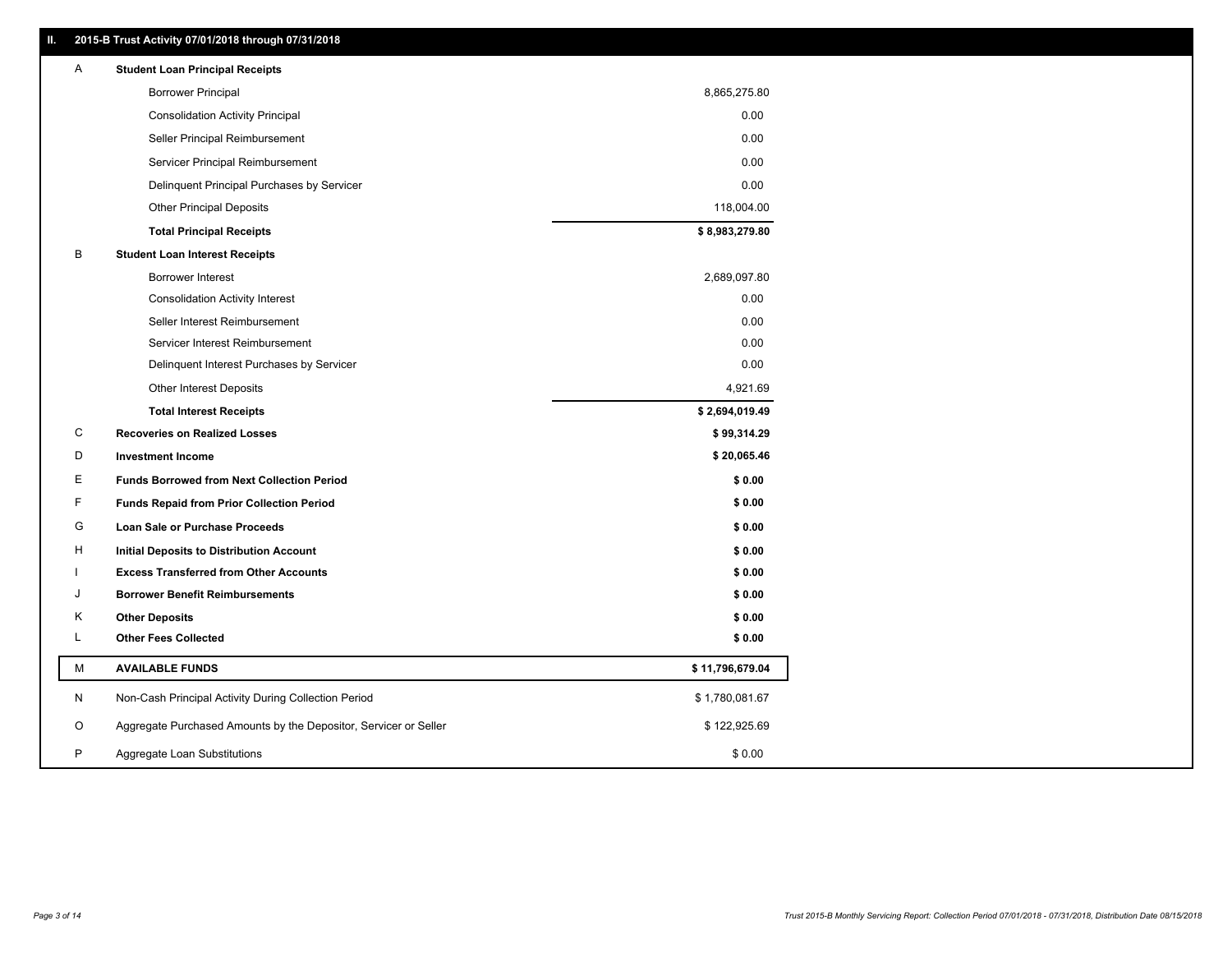# **07/31/2018 06/30/2018 Wtd Avg Coupon # Loans Principal and Interest Accrued to Capitalize % of Principal % of Loans in Repay (1) Wtd Avg Coupon # Loans Principal and Interest Accrued to Capitalize % of Principal % of Loans in Repay (1)**  INTERIM: IN SCHOOL 10.40% 2,022 \$30,446,444.34 5.985% - % 10.38% 2,148 \$32,393,021.62 6.263% - % GRACE 10.37% 1,453 \$23,487,163.19 4.617% - % 10.39% 1,647 \$25,864,454.76 5.001% - % DEFERMENT 10.37% 2,383 \$30,979,576.74 6.090% - % 10.31% 2,363 \$30,630,251.29 5.922% - % REPAYMENT: CURRENT 8.92% 36,522 \$389,382,256.63 76.547% 91.885% 8.92% 36,936 \$395,660,443.98 76.500% 92.376% 31-60 DAYS DELINQUENT 9.08% 627 \$8,353,016.22 1.642% 1.971% 9.48% 572 \$7,656,912.58 1.480% 1.788% 61-90 DAYS DELINQUENT 9.00% 271 \$3,640,025.19 0.716% 0.859% 9.34% 273 \$3,746,743.25 0.724% 0.875% > 90 DAYS DELINQUENT 9.88% 150 \$2,115,165.33 0.416% 0.499% 10.23% 146 \$1,926,206.07 0.372% 0.450% FORBEARANCE 9.32% 1,455 \$20,280,619.05 3.987% 4.786% 9.41% 1,421 \$19,323,184.48 3.736% 4.511% **TOTAL 44,883 \$508,684,266.69 100.00% 100.00% 45,506 \$517,201,218.03 100.00% 100.00% Loans by Repayment Status** Percentages may not total 100% due to rounding \*

Loans classified in "Repayment" include any loan for which interim interest only, \$25 fixed payments or full principal and interest payments are due. 1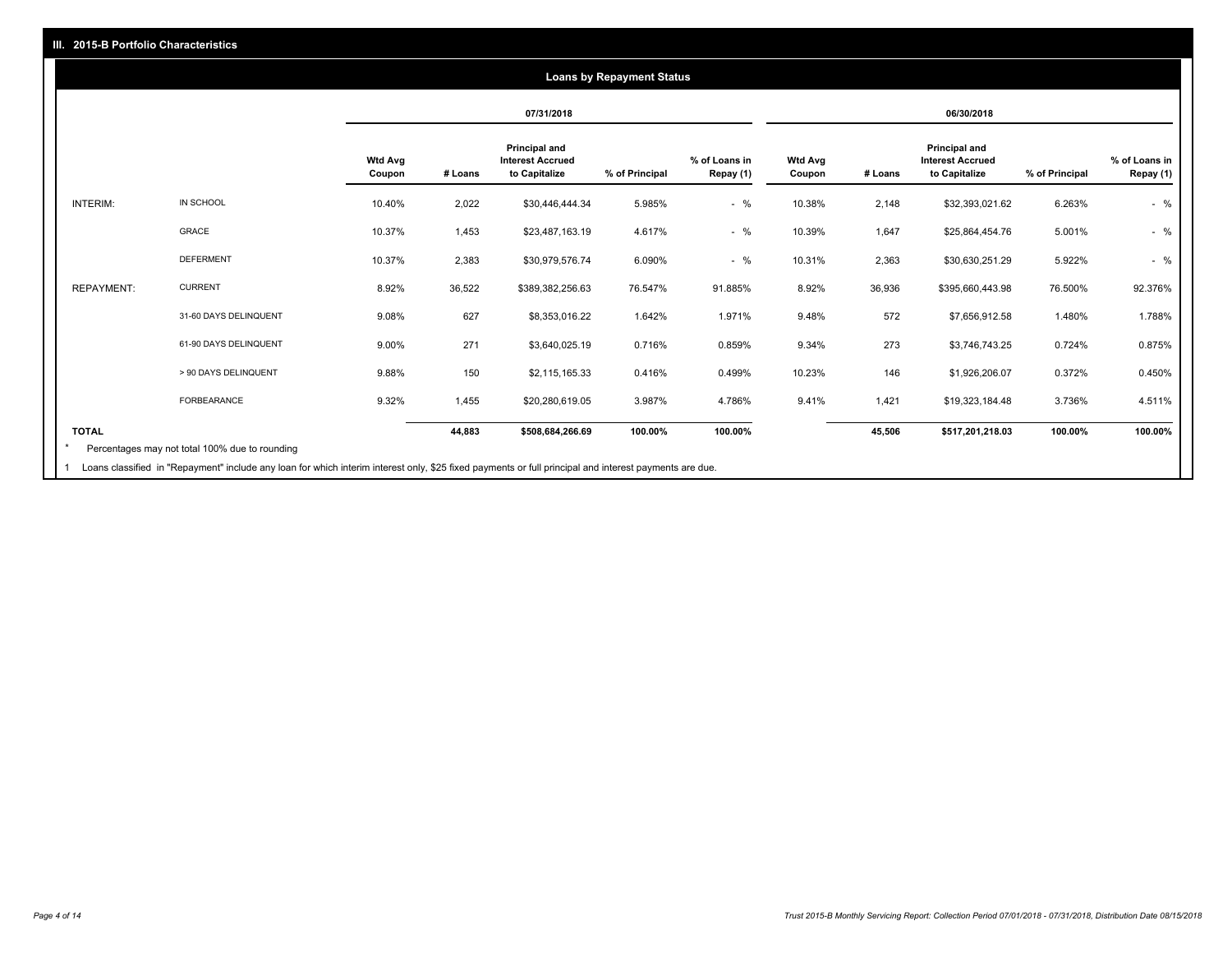|                 |                       |                          |         | 07/31/2018                                                       |                |                                |                          |         | 06/30/2018                                                |                |                                |
|-----------------|-----------------------|--------------------------|---------|------------------------------------------------------------------|----------------|--------------------------------|--------------------------|---------|-----------------------------------------------------------|----------------|--------------------------------|
|                 |                       | <b>Wtd Avg</b><br>Coupon | # Loans | <b>Principal and</b><br><b>Interest Accrued</b><br>to Capitalize | % of Principal | % of Loans in<br>P&I Repay (2) | <b>Wtd Avg</b><br>Coupon | # Loans | Principal and<br><b>Interest Accrued</b><br>to Capitalize | % of Principal | % of Loans in<br>P&I Repay (2) |
| <b>INTERIM:</b> | IN SCHOOL             | 9.99%                    | 3,992   | \$57,640,991.86                                                  | 11.331%        | $-$ %                          | 9.97%                    | 4,213   | \$60,965,774.48                                           | 11.788%        | $-$ %                          |
|                 | GRACE                 | 9.93%                    | 2,818   | \$44,089,709.38                                                  | 8.667%         | $-$ %                          | 9.96%                    | 3,238   | \$49,338,970.07                                           | 9.540%         | $-$ %                          |
|                 | <b>DEFERMENT</b>      | 9.94%                    | 4,446   | \$55,290,756.91                                                  | 10.869%        | $-$ %                          | 9.89%                    | 4,417   | \$55,079,642.95                                           | 10.650%        | $-$ %                          |
| P&I REPAYMENT:  | <b>CURRENT</b>        | 8.80%                    | 31,183  | \$318,121,026.12                                                 | 62.538%        | 90.462%                        | 8.80%                    | 31,275  | \$319,747,034.33                                          | 61.823%        | 90.885%                        |
|                 | 31-60 DAYS DELINQUENT | 8.99%                    | 585     | \$7,718,469.14                                                   | 1.517%         | 2.195%                         | 9.49%                    | 538     | \$7,236,218.23                                            | 1.399%         | 2.057%                         |
|                 | 61-90 DAYS DELINQUENT | 8.92%                    | 258     | \$3,455,503.32                                                   | 0.679%         | 0.983%                         | 9.31%                    | 261     | \$3,604,485.99                                            | 0.697%         | 1.025%                         |
|                 | > 90 DAYS DELINQUENT  | 9.86%                    | 146     | \$2,087,190.91                                                   | 0.410%         | 0.594%                         | 10.23%                   | 142     | \$1,870,652.19                                            | 0.362%         | 0.532%                         |
|                 | FORBEARANCE           | 9.32%                    | 1,455   | \$20,280,619.05                                                  | 3.987%         | 5.767%                         | 9.41%                    | 1,422   | \$19,358,439.79                                           | 3.743%         | 5.502%                         |
| <b>TOTAL</b>    |                       |                          | 44,883  | \$508,684,266.69                                                 | 100.00%        | 100.00%                        |                          | 45,506  | \$517,201,218.03                                          | 100.00%        | 100.00%                        |

WAC reflects WAC3 To conform with company standard reporting these sections now include Princial and Interest Accrued to Capitalize.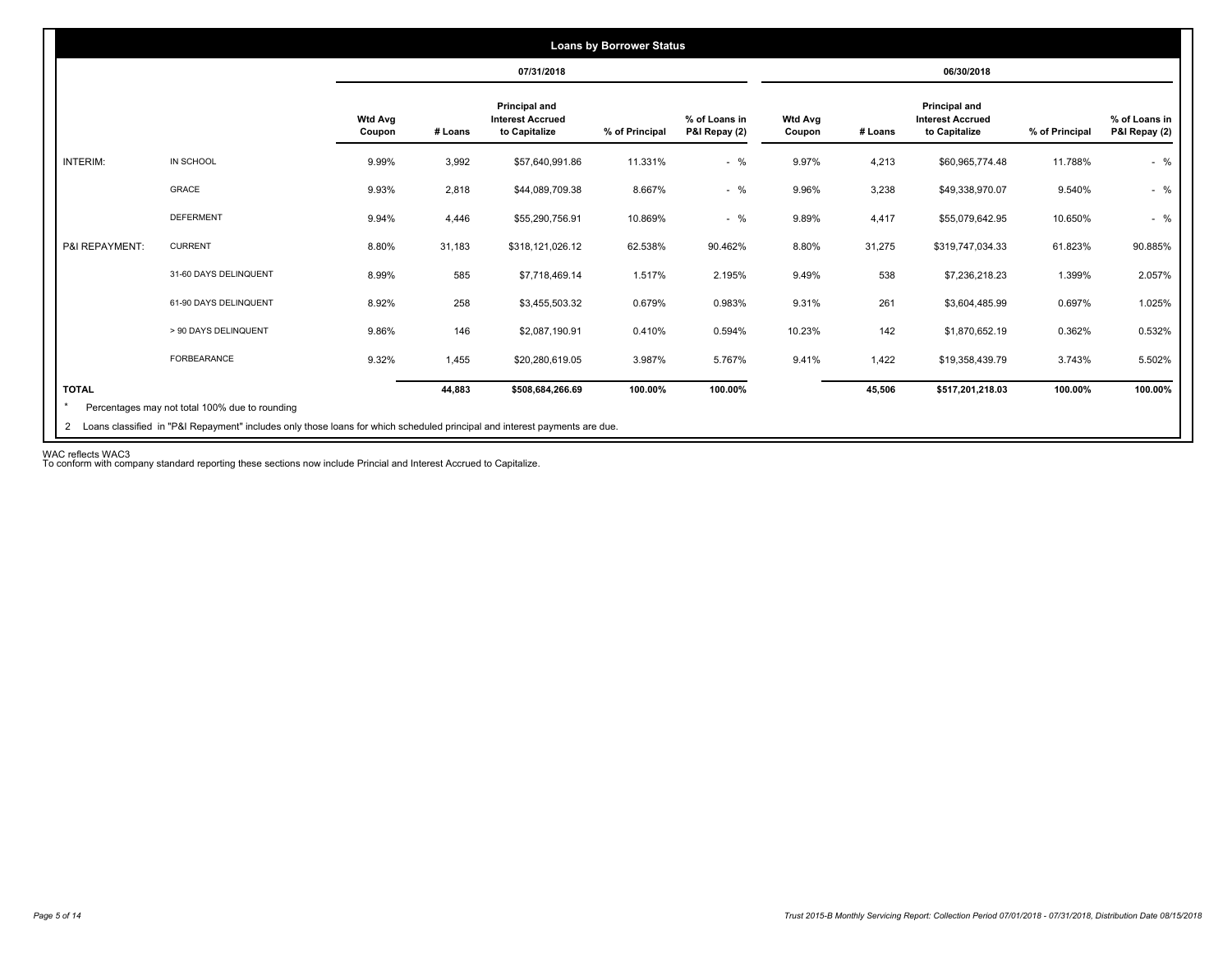|                                                                                                  | 7/31/2018        | 6/30/2018        |  |
|--------------------------------------------------------------------------------------------------|------------------|------------------|--|
| Pool Balance                                                                                     | \$508,684,266.69 | \$517,201,218.03 |  |
| Total # Loans                                                                                    | 44,883           | 45,506           |  |
| Total # Borrowers                                                                                | 30,894           | 31,308           |  |
| Weighted Average Coupon                                                                          | 9.27%            | 9.29%            |  |
| Weighted Average Remaining Term                                                                  | 120.01           | 119.87           |  |
| Percent of Pool - Cosigned                                                                       | 92.8%            | 92.9%            |  |
| Percent of Pool - Non Cosigned                                                                   | 7.2%             | 7.1%             |  |
| Borrower Interest Accrued for Period                                                             | \$3,770,597.92   | \$3,674,259.99   |  |
| Outstanding Borrower Interest Accrued                                                            | \$28,293,823.18  | \$29,578,972.17  |  |
| Gross Principal Realized Loss - Periodic *                                                       | \$517,213.35     | \$746,415.84     |  |
| Gross Principal Realized Loss - Cumulative *                                                     | \$20,834,274.98  | \$20,317,061.63  |  |
| Recoveries on Realized Losses - Periodic                                                         | \$99,314.29      | \$69,366.23      |  |
| Recoveries on Realized Losses - Cumulative                                                       | \$2,714,077.16   | \$2,614,762.87   |  |
| Net Losses - Periodic                                                                            | \$417,899.06     | \$677,049.61     |  |
| Net Losses - Cumulative                                                                          | \$18,120,197.82  | \$17,702,298.76  |  |
| Non-Cash Principal Activity - Capitalized Interest                                               | \$2,297,440.98   | \$2,515,385.11   |  |
| Since Issued Total Constant Prepayment Rate (CPR) (1)                                            | 8.39%            | 8.33%            |  |
| <b>Loan Substitutions</b>                                                                        | \$0.00           | \$0.00           |  |
| <b>Cumulative Loan Substitutions</b>                                                             | \$0.00           | \$0.00           |  |
| <b>Unpaid Servicing Fees</b>                                                                     | \$0.00           | \$0.00           |  |
| <b>Unpaid Administration Fees</b>                                                                | \$0.00           | \$0.00           |  |
| <b>Unpaid Carryover Servicing Fees</b>                                                           | \$0.00           | \$0.00           |  |
| Note Interest Shortfall                                                                          | \$0.00           | \$0.00           |  |
| Loans in Modification                                                                            | \$33,059,184.45  | \$32,178,267.22  |  |
| % of Loans in Modification as a % of Loans in Repayment (P&I)                                    | 9.98%            | 9.68%            |  |
|                                                                                                  |                  |                  |  |
| % Annualized Gross Principal Realized Loss - Periodic as a %<br>of Loans in Repayment (P&I) * 12 | 1.87%            | 2.69%            |  |
| % Gross Principal Realized Loss - Cumulative as a % of<br><b>Original Pool Balance</b>           | 2.80%            | 2.73%            |  |

\* In accordance with the Servicer's current policies and procedures, after September 1, 2017 loans subject to bankruptcy claims generally will not be reported as a charged-off unless and until they are delinguent for 120 d

(1) Since Issued Total CPR calculations found in monthly servicing reports issued on or prior to September 15, 2015 originally included loans that were removed from the pool by the sponsor because they became ineligible fo between the cut-off date and settlement date. On October 5, 2015, Since Issued Total CPR calculations were revised to exclude these loans and all prior monthly servicing reports were restated. For additional information, s Issued CPR Methodology' found on page 11 of this report.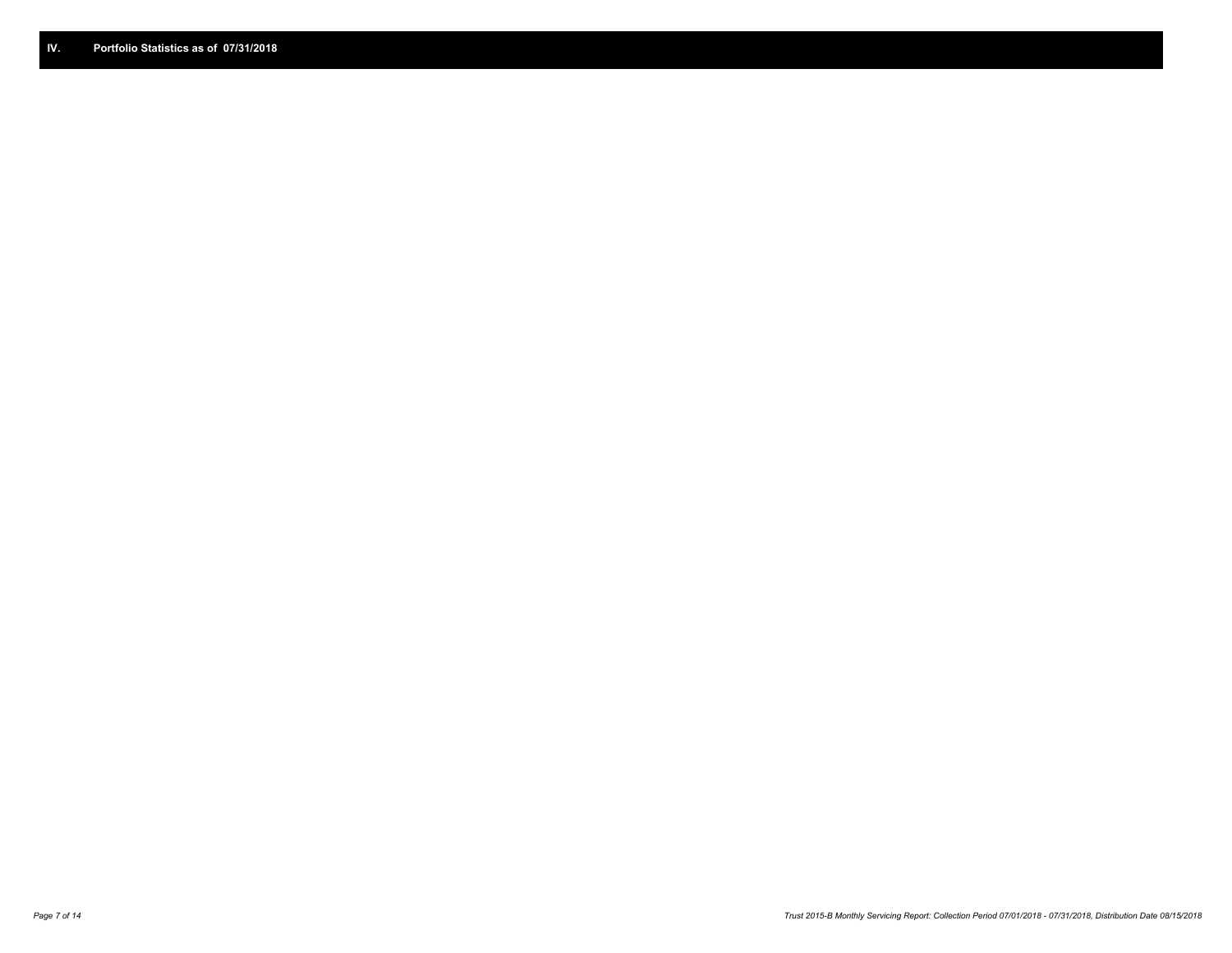| Loan Program                       |                                   |             |                  |          |
|------------------------------------|-----------------------------------|-------------|------------------|----------|
|                                    | Weighted<br><b>Average Coupon</b> | # LOANS     | <b>\$ AMOUNT</b> | $%$ *    |
| - Smart Option Interest-Only Loans | 8.22%                             | 9,555       | \$82,003,274.86  | 16.121%  |
| - Smart Option Fixed Pay Loans     | 9.18%                             | 12,183      | \$160,186,711.73 | 31.490%  |
| - Smart Option Deferred Loans      | 9.49%                             | 23,145      | \$266,494,280.10 | 52.389%  |
| - Other Loan Programs              | 0.00%                             | $\mathbf 0$ | \$0.00           | 0.000%   |
| Total                              | 9.19%                             | 44,883      | \$508,684,266.69 | 100.000% |

\* Percentages may not total 100% due to rounding

B

C

A

| <b>Index Type</b>     |                                   |          |                  |          |  |  |
|-----------------------|-----------------------------------|----------|------------------|----------|--|--|
|                       | Weighted<br><b>Average Coupon</b> | # LOANS  | <b>\$ AMOUNT</b> | $%$ *    |  |  |
| - Fixed Rate Loans    | 7.79%                             | 9,370    | \$123,255,251.84 | 24.230%  |  |  |
| - LIBOR Indexed Loans | 9.63%                             | 35,513   | \$385,429,014.85 | 75.770%  |  |  |
| - Other Index Rates   | $0.00\%$                          | $\Omega$ | \$0.00           | 0.000%   |  |  |
| <b>Total</b>          | 9.19%                             | 44,883   | \$508,684,266.69 | 100.000% |  |  |

\* Percentages may not total 100% due to rounding

# **Weighted Average Recent FICO**

| 0 - 639<br>640 - 669 | 3,714  | \$41,936,923.66  | 8.244%   |
|----------------------|--------|------------------|----------|
|                      |        |                  |          |
|                      | 2,839  | \$30,957,503.96  | 6.086%   |
| 670 - 699            | 4,900  | \$55,457,143.69  | 10.902%  |
| 700 - 739            | 9,513  | \$109,650,486.01 | 21.556%  |
| $740 +$              | 23,910 | \$270,557,873.36 | 53.188%  |
| N/A <sup>(1)</sup>   | -      | \$124,336.01     | 0.024%   |
| <b>Total</b>         | 44,883 | \$508,684,266.69 | 100.000% |

WAC reflects WAC3 To conform with company standard reporting these sections now include Princial and Interest Accrued to Capitalize.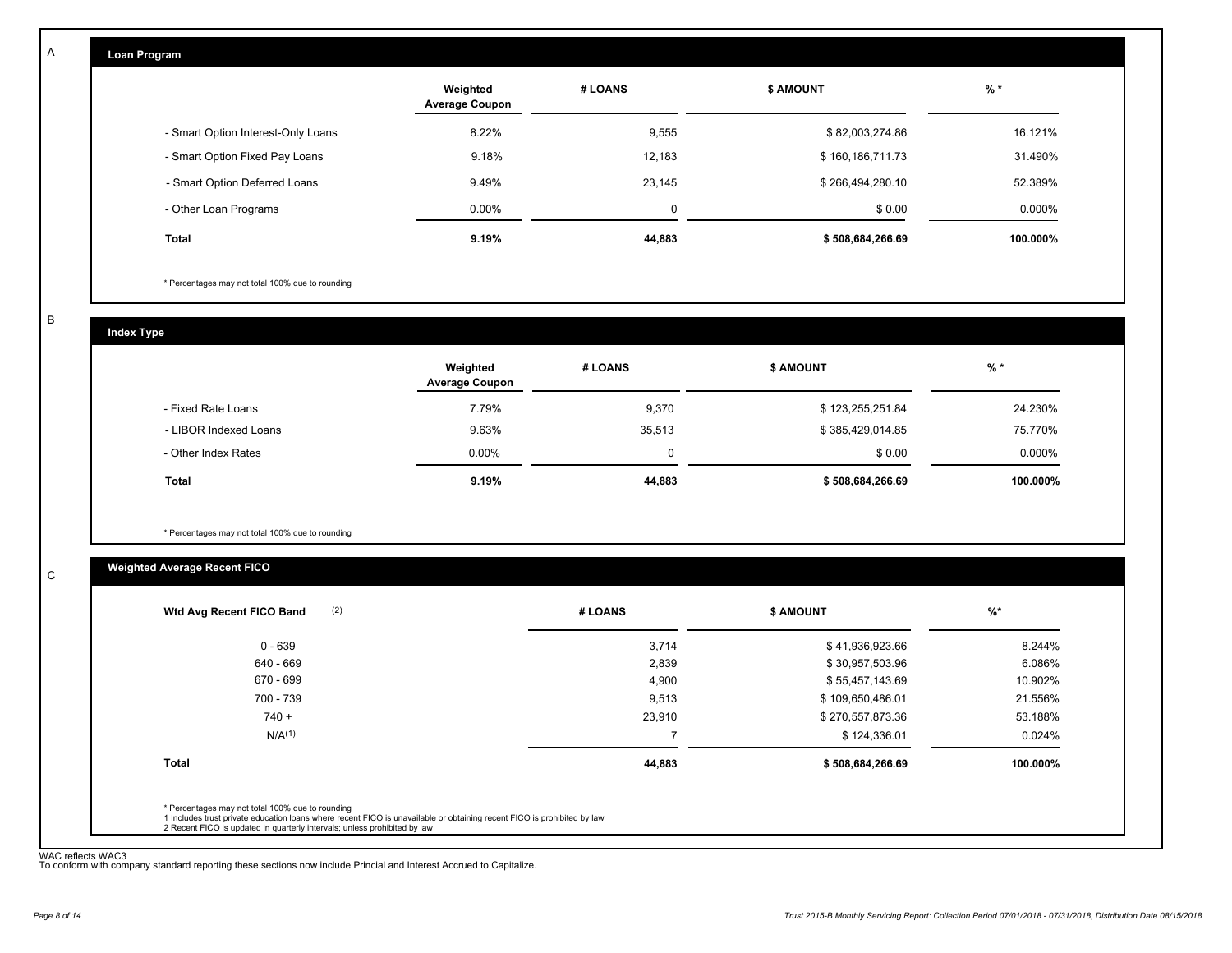\$ 1,896,081.00 \$ 1,896,081.00

| А. | <b>Reserve Account</b>               |
|----|--------------------------------------|
|    | Specified Reserve Account Balance    |
|    | Actual Reserve Account Balance       |
| В. | <b>Principal Distribution Amount</b> |

| i.    | Class A Notes Outstanding                                                                           | \$292,040,852.62 |  |
|-------|-----------------------------------------------------------------------------------------------------|------------------|--|
| ii.   | Pool Balance                                                                                        | \$508,684,266.69 |  |
| iii.  | First Priority Principal Distribution Amount (i - ii)                                               | \$0.00           |  |
|       |                                                                                                     |                  |  |
| iv.   | Class A and B Notes Outstanding                                                                     | \$362,040,852.62 |  |
| ۷.    | First Priority Principal Distribution Amount                                                        | \$0.00           |  |
| vi.   | Pool Balance                                                                                        | \$508,684,266.69 |  |
| vii.  | Specified Overcollateralization Amount                                                              | \$152,605,280.01 |  |
| viii. | Available Funds (after payment of waterfall items A through H)                                      | \$10,274,038.88  |  |
| ix.   | <b>Class C Notes Outstanding</b>                                                                    | \$50,000,000.00  |  |
| х.    | Regular Principal Distribution Amount (if (iv > 0, (iv - v) - (vi - vii), min(viii, ix))            | \$5,961,865.94   |  |
|       |                                                                                                     |                  |  |
| xi.   | Pool Balance                                                                                        | \$508,684,266.69 |  |
| xii.  | 10% of Initial Pool Balance                                                                         | \$74,339,449.62  |  |
| xiii. | First Priority Principal Distribution Amount                                                        | \$0.00           |  |
| xiv.  | <b>Regular Principal Distribution Amount</b>                                                        | \$5,961,865.94   |  |
| XV.   | Available Funds (after payment of waterfall items A through J)                                      | \$4,312,172.94   |  |
|       | xvi. Additional Principal Distribution Amount (if( $ix \le x$ , min( $xv$ , $xi$ - $xiii - xiv$ ))) | \$0.00           |  |

# **V. 2015-B Reserve Account and Principal Distribution Calculations**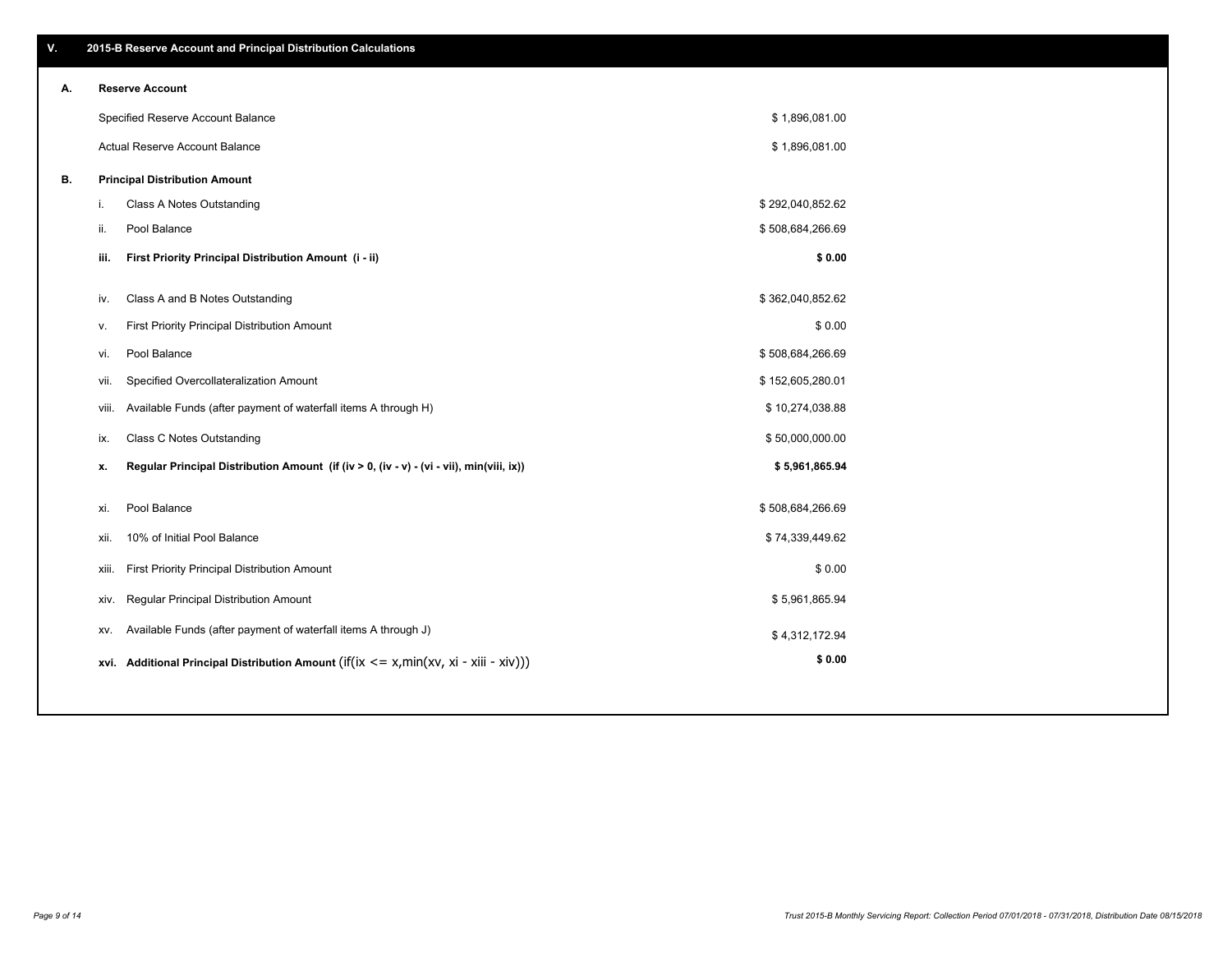|    |                                                         | Paid           | <b>Funds Balance</b> |
|----|---------------------------------------------------------|----------------|----------------------|
|    | <b>Total Available Funds</b>                            |                | \$11,796,679.04      |
| Α  | <b>Trustee Fees</b>                                     | \$0.00         | \$11,796,679.04      |
| В  | <b>Servicing Fees</b>                                   | \$327,969.89   | \$11,468,709.15      |
| C  | i. Administration Fees                                  | \$8,333.00     | \$11,460,376.15      |
|    | ii. Unreimbursed Administrator Advances plus any Unpaid | \$0.00         | \$11,460,376.15      |
| D  | Class A Noteholders Interest Distribution Amount        | \$794,670.60   | \$10,665,705.55      |
| Е  | First Priority Principal Payment                        | \$0.00         | \$10,665,705.55      |
| F. | Class B Noteholders Interest Distribution Amount        | \$204,166.67   | \$10,461,538.88      |
| G  | Class C Noteholders Interest Distribution Amount        | \$187,500.00   | \$10,274,038.88      |
| н  | <b>Reinstatement Reserve Account</b>                    | \$0.00         | \$10,274,038.88      |
|    | <b>Regular Principal Distribution</b>                   | \$5,961,865.94 | \$4,312,172.94       |
| J  | <b>Carryover Servicing Fees</b>                         | \$0.00         | \$4,312,172.94       |
| Κ  | Additional Principal Distribution Amount                | \$0.00         | \$4,312,172.94       |
| L  | Unpaid Expenses of Trustee                              | \$0.00         | \$4,312,172.94       |
| М  | Unpaid Expenses of Administrator                        | \$0.00         | \$4,312,172.94       |
| N  | Remaining Funds to the Residual Certificateholders      | \$4,312,172.94 | \$0.00               |

# **Waterfall Conditions**

| А. |      | <b>Class C Noteholders' Interest Distribution Condition</b>                        |                  |  |
|----|------|------------------------------------------------------------------------------------|------------------|--|
|    |      | Pool Balance                                                                       | \$508,684,266.69 |  |
|    | н.   | Class A and B Notes Outstanding                                                    | \$362.040.852.62 |  |
|    | iii. | Class C Noteholders' Interest Distribution Ratio (i / ii)                          | 140.50%          |  |
|    | IV.  | Minimum Ratio                                                                      | 110.00%          |  |
|    | v.   | Is the Class C Noteholders' Interest Distribution Condition Satisfied (iii $>$ iv) | v                |  |

\* If the Class C Noteholders' Interest Distribution Condition is satisfied then the amount of interest accrued at the Class C Rate for the Accrual Period is Released on the distribution Date.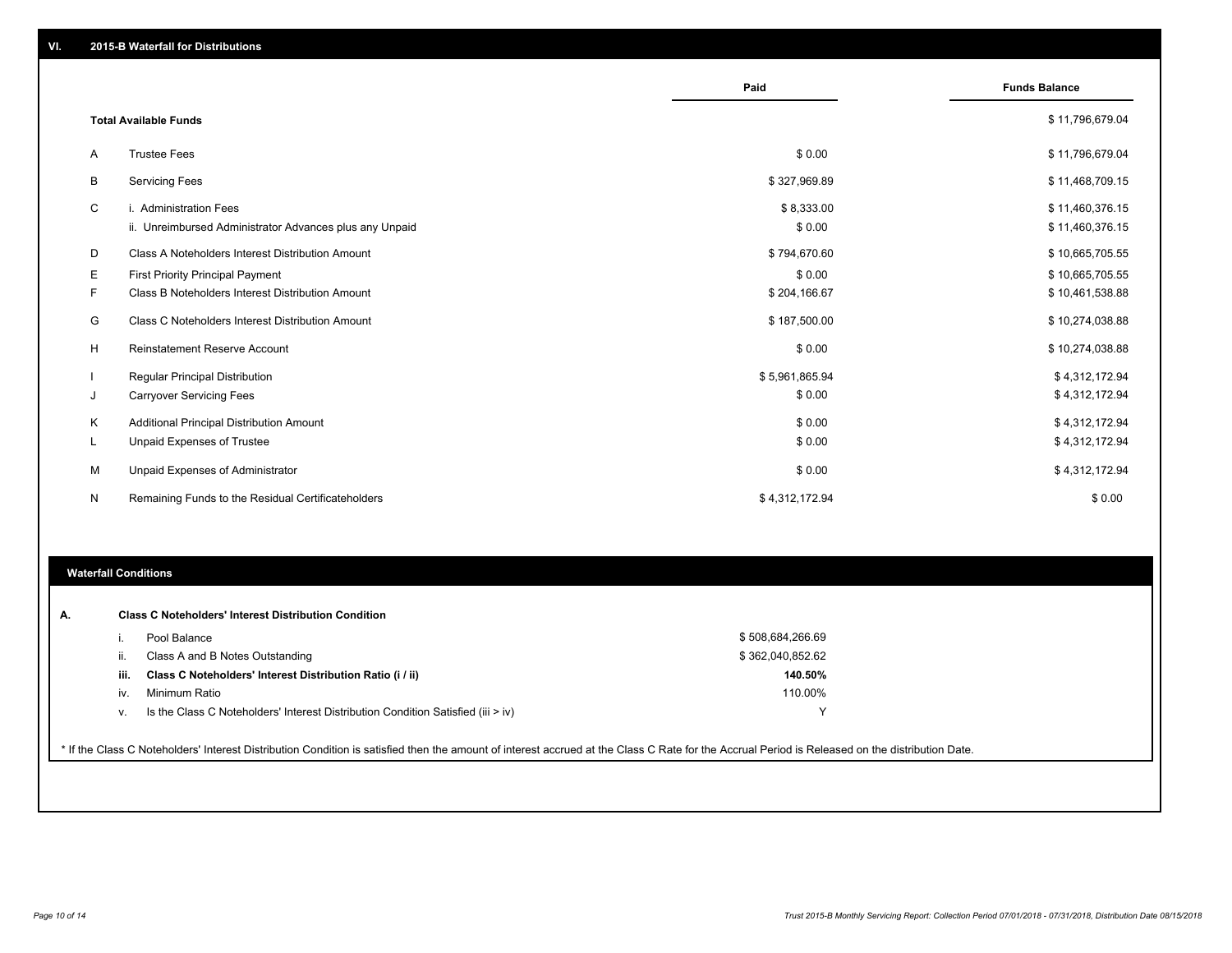# **VII. 2015-B Distributions**

### **Distribution Amounts**

|                                                            | A <sub>2</sub> A        | A2B                     | A <sub>3</sub>          |
|------------------------------------------------------------|-------------------------|-------------------------|-------------------------|
| Cusip/Isin                                                 | 78448QAB4               | 78448QAC2               | 78448QAD0               |
| <b>Beginning Balance</b>                                   | \$147,772,495.40        | \$69,268,357.22         | \$75,000,000.00         |
| Index                                                      | <b>FIXED</b>            | <b>LIBOR</b>            | <b>LIBOR</b>            |
| Spread/Fixed Rate                                          | 2.98%                   | 1.20%                   | 1.75%                   |
| Record Date (Days Prior to Distribution)                   | 1 NEW YORK BUSINESS DAY | 1 NEW YORK BUSINESS DAY | 1 NEW YORK BUSINESS DAY |
| <b>Accrual Period Begin</b>                                | 7/15/2018               | 7/16/2018               | 7/16/2018               |
| <b>Accrual Period End</b>                                  | 8/15/2018               | 8/15/2018               | 8/15/2018               |
| Daycount Fraction                                          | 0.08333333              | 0.08333333              | 0.08333333              |
| Interest Rate*                                             | 2.98000%                | 3.27163%                | 3.82163%                |
| <b>Accrued Interest Factor</b>                             | 0.002483333             | 0.002726358             | 0.003184692             |
| <b>Current Interest Due</b>                                | \$366,968.36            | \$188,850.36            | \$238,851.88            |
| Interest Shortfall from Prior Period Plus Accrued Interest | $S -$                   | $S -$                   | $$ -$                   |
| <b>Total Interest Due</b>                                  | \$366,968.36            | \$188,850.36            | \$238,851.88            |
| <b>Interest Paid</b>                                       | \$366,968.36            | \$188,850.36            | \$238,851.88            |
| <b>Interest Shortfall</b>                                  | $\frac{2}{3}$ -         | $S -$                   | \$ -                    |
| <b>Principal Paid</b>                                      | \$4,059,142.77          | \$1,902,723.17          | $$ -$                   |
| <b>Ending Principal Balance</b>                            | \$143,713,352.63        | \$67,365,634.05         | \$75,000,000.00         |
| Paydown Factor                                             | 0.021141369             | 0.021141369             | 0.000000000             |
| <b>Ending Balance Factor</b>                               | 0.748507045             | 0.748507045             | 1.000000000             |

\* Pay rates for Current Distribution. For the interest rates applicable to the next distribution date, please see https://www.salliemae.com/about/investors/data/SMBabrate.txt.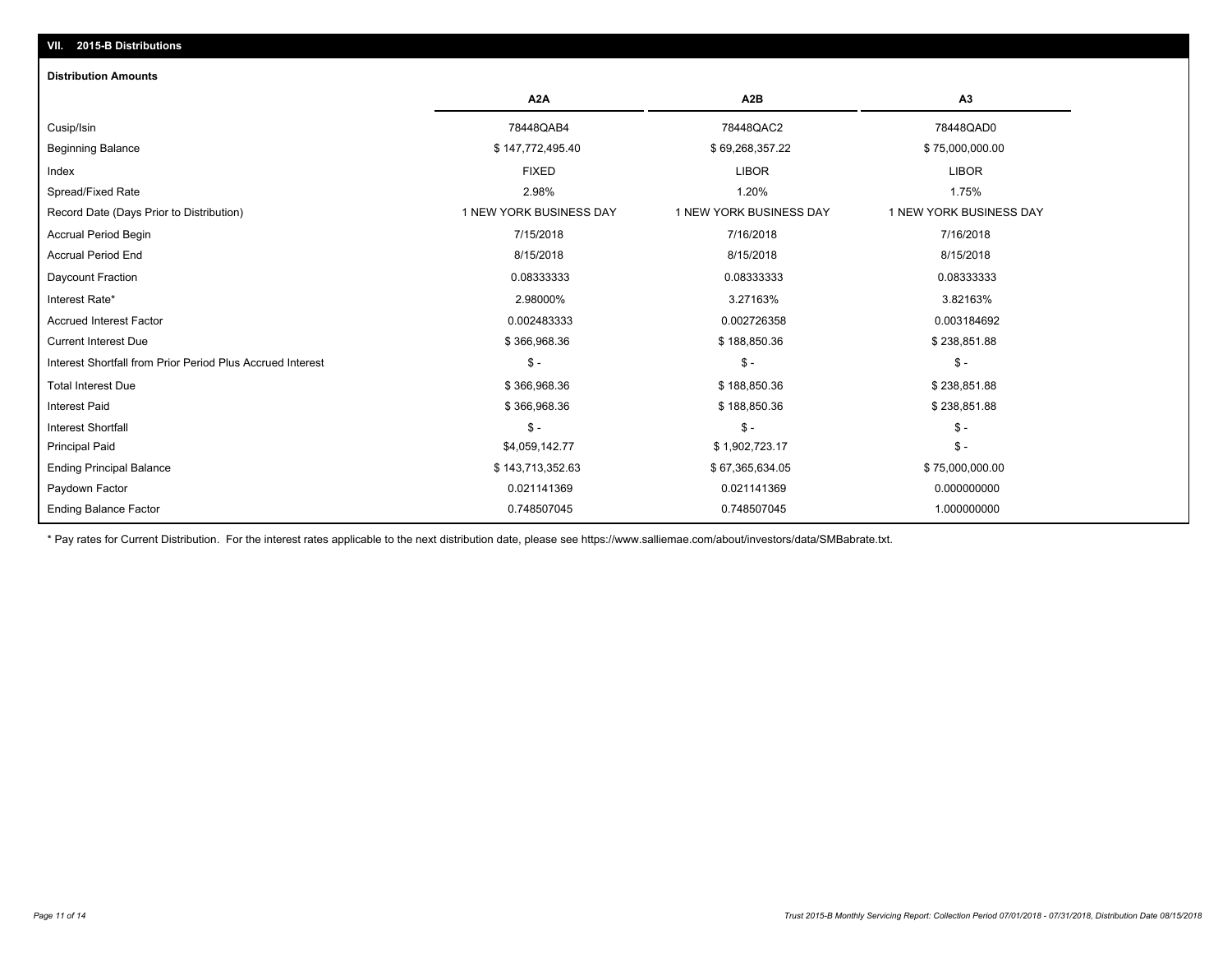| VII. 2015-B Distributions                                  |                         |                         |
|------------------------------------------------------------|-------------------------|-------------------------|
| <b>Distribution Amounts</b>                                |                         |                         |
|                                                            | в                       | C                       |
| Cusip/Isin                                                 | 78448QAE8               | 78448QAF5               |
| <b>Beginning Balance</b>                                   | \$70,000,000.00         | \$50,000,000.00         |
| Index                                                      | <b>FIXED</b>            | <b>FIXED</b>            |
| Spread/Fixed Rate                                          | 3.50%                   | 4.50%                   |
| Record Date (Days Prior to Distribution)                   | 1 NEW YORK BUSINESS DAY | 1 NEW YORK BUSINESS DAY |
| <b>Accrual Period Begin</b>                                | 7/15/2018               | 7/15/2018               |
| <b>Accrual Period End</b>                                  | 8/15/2018               | 8/15/2018               |
| Daycount Fraction                                          | 0.08333333              | 0.08333333              |
| Interest Rate*                                             | 3.50000%                | 4.50000%                |
| <b>Accrued Interest Factor</b>                             | 0.002916667             | 0.003750000             |
| <b>Current Interest Due</b>                                | \$204,166.67            | \$187,500.00            |
| Interest Shortfall from Prior Period Plus Accrued Interest | $\mathsf{\$}$ -         | $\mathsf{\$}$ -         |
| <b>Total Interest Due</b>                                  | \$204,166.67            | \$187,500.00            |
| <b>Interest Paid</b>                                       | \$204,166.67            | \$187,500.00            |
| <b>Interest Shortfall</b>                                  | $\mathcal{S}$ -         | $\mathsf{\$}$ -         |
| <b>Principal Paid</b>                                      | $\mathsf{\$}$ -         | $\mathsf{\$}$ -         |
| <b>Ending Principal Balance</b>                            | \$70,000,000.00         | \$50,000,000.00         |
| Paydown Factor                                             | 0.000000000             | 0.000000000             |
| <b>Ending Balance Factor</b>                               | 1.000000000             | 1.000000000             |

\* Pay rates for Current Distribution. For the interest rates applicable to the next distribution date, please see https://www.salliemae.com/about/investors/data/SMBabrate.txt.